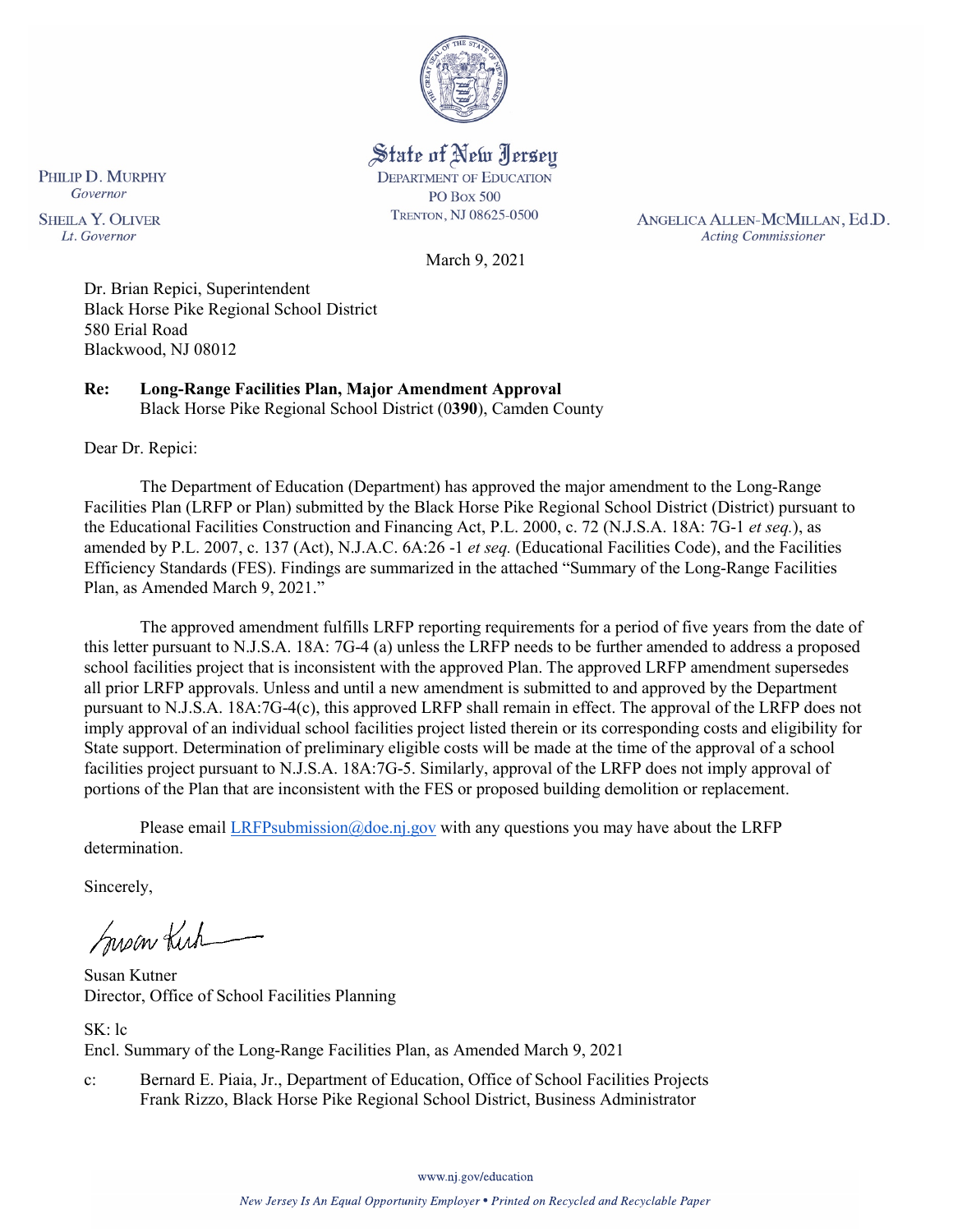# **Black Horse Pike Regional School District (0**390**) Summary of the Long-Range Facilities Plan, as Amended March 9, 2021**

The Department of Education (Department) has completed its review of the major amendment to the Long-Range Facilities Plan (LRFP or Plan) submitted by the Black Horse Pike Regional School District (District) pursuant to the Educational Facilities Construction and Financing Act, P.L. 2000, c. 72 (N.J.S.A. 18A: 7G-1 *et seq.*), as amended by P.L. 2007, c. 137 (Act), N.J.A.C. 6A:26-1 et seq. (Educational Facilities Code), and the Facilities Efficiency Standards (FES).

The following provides a summary of the District's approved amended LRFP. The summary is based on the standards set forth in the Act, the Educational Facilities Code, the FES, District-reported information in the Department's LRFP reporting system, and supporting documentation. The referenced reports in *italic* text are standard reports available on the Department's LRFP website.

#### **1. Inventory Overview**

The District is classified as a Regular Operating District (ROD) for funding purposes. It provides services for students in grades 9-12.

The District identified existing and proposed schools, sites, buildings, rooms, and site amenities in its LRFP. Table 1 lists the number of existing and proposed district schools, sites, and buildings. Detailed information can be found in the *School Asset Inventory Report* and the *Site Asset Inventory Report.*

**As directed by the Department, school facilities projects that have received initial approval by the Department and have been approved by the voters, if applicable, are represented as "existing" in the LRFP.** Approved projects that include new construction and/or the reconfiguration/reassignment of existing program space are as follows: n/a.

| Category                                     | <b>Existing</b> | <b>Proposed</b> |
|----------------------------------------------|-----------------|-----------------|
| Number of Schools (assigned DOE school code) |                 |                 |
| Number of School Buildings <sup>1</sup>      |                 |                 |
| Number of Non-School Buildings <sup>2</sup>  |                 |                 |
| Number of Vacant Buildings                   |                 |                 |
| Number of Sites                              |                 |                 |

#### **Table 1: Number of Schools, School Buildings, and Sites**

Based on the existing facilities inventory submitted by the District:

- Schools using leased buildings (short or long-term):  $n/a$
- Schools using temporary classroom units (TCUs), excluding TCUs supporting construction:  $n/a$
- Vacant/unassigned school buildings:  $n/a$

 $\overline{a}$ 

<span id="page-1-1"></span><span id="page-1-0"></span>*<sup>1</sup>* Includes district-owned buildings and long-term leases serving students in district-operated programs

<sup>&</sup>lt;sup>2</sup> Includes occupied district-owned buildings not associated with a school, such as administrative buildings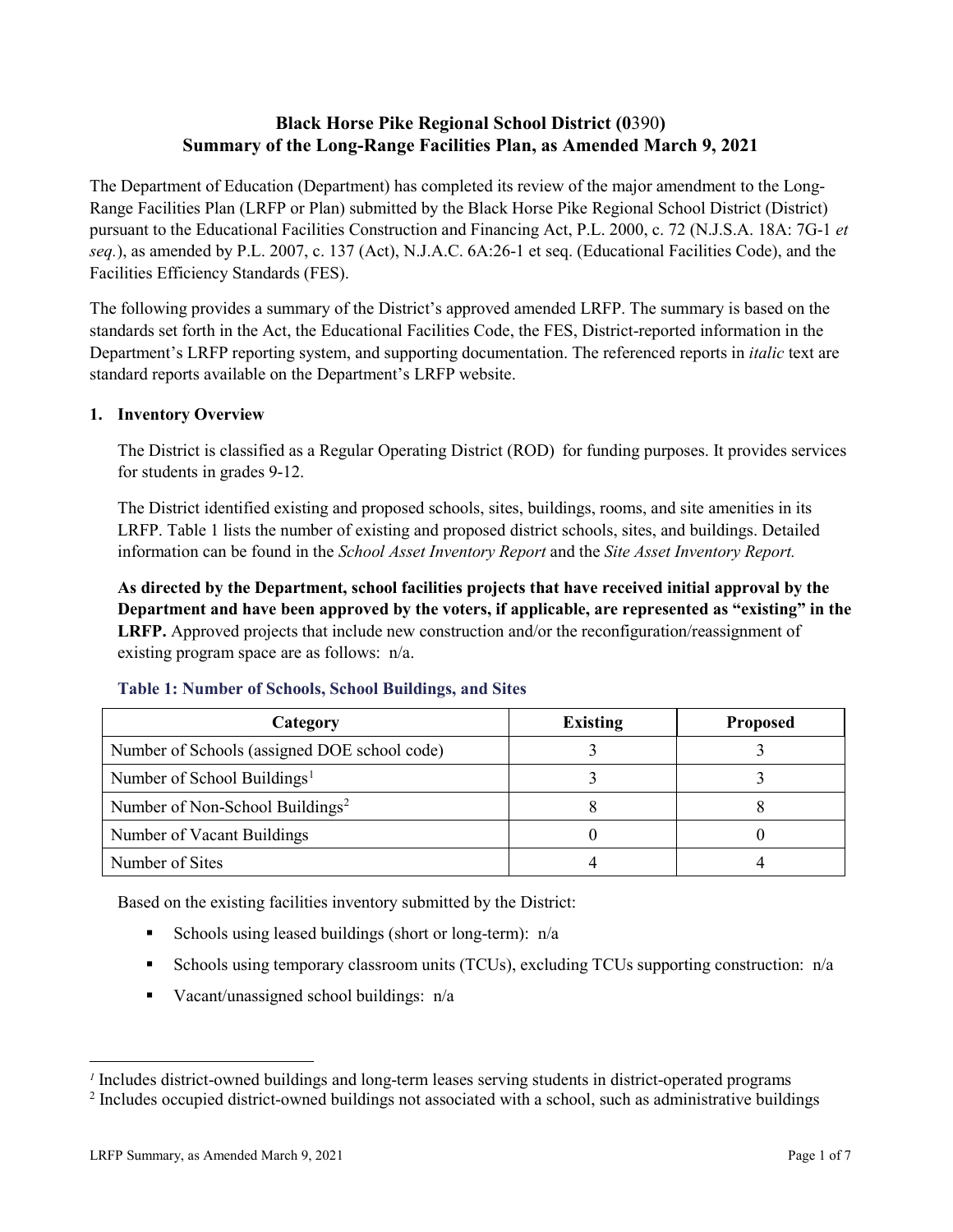Findings:

The Department has determined that the proposed inventory is adequate for approval of the District's LRFP amendment. However, the LRFP determination does not imply approval of an individual school facilities project listed within the LRFP; the District must submit individual project applications for project approval.

## **2. District Enrollments**

The District determined the number of students, or "proposed enrollments," to be accommodated for LRFP planning purposes on a district-wide basis and in each school.

The Department minimally requires the submission of a standard cohort-survival projection using historic enrollment data from the Application for School State Aid (ASSA) or NJ Smart. The cohort-survival method projection method forecasts future students based upon the survival of the existing student population as it moves from grade to grade. A survival ratio of less than 1.00 indicates a loss of students, while a survival ratio of more than 1.00 indicates the class size is increasing. For example, if a survival ratio tracking first to second grade is computed to be 1.05, the grade size is increasing by 5% from one year to the next. The cohort-survival projection methodology works well for communities with stable demographic conditions. Atypical events impacting housing or enrollments, such as an economic downturn that halts new housing construction or the opening of a charter or private school, typically makes a cohort-survival projection less reliable.

## **Proposed enrollments are based on a standard cohort-survival enrollment projection.**

Adequate supporting documentation was submitted to the Department to justify the proposed enrollments. Table 2 provides a comparison of existing and projected enrollments. All totals include special education students.

|                              | <b>Existing Enrollments</b> | <b>District Proposed Enrollments</b> |
|------------------------------|-----------------------------|--------------------------------------|
| <b>Grades</b>                | 2019-20                     | 2023-2024                            |
| PK (excl. private providers) |                             |                                      |
| Grades K to 5                |                             |                                      |
| Grades 6 to 8                |                             |                                      |
| Grades 9 to 12               | 3,534                       | 3,085                                |
| <b>Totals PK to 12</b>       | 3,534                       | 3,085                                |

# **Table 2: Enrollments**

Findings:

The Department has determined the District's proposed enrollments to be acceptable for approval of the District's LRFP amendment. The Department will require a current enrollment projection at the time an application for a school facilities project is submitted incorporating the District's most recent enrollments in order to verify that the LRFP's planned capacity is appropriate for the updated enrollments.

# **3. District Practices Capacity**

Based on information provided in the room inventories, District Practices Capacity was calculated for each school building to determine whether adequate capacity is proposed for the projected enrollments based on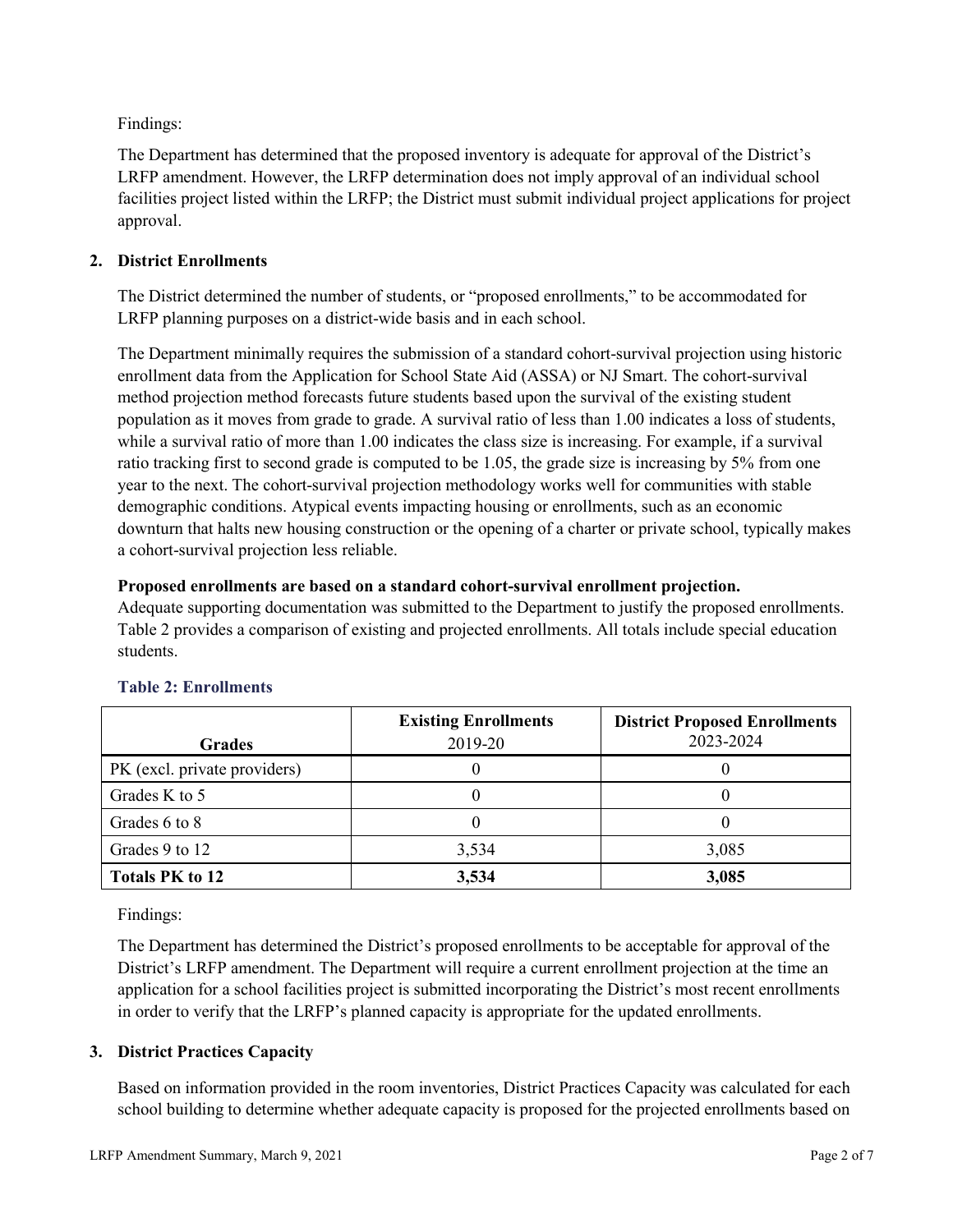district scheduling and class size practices. The capacity totals assume instructional buildings can be fully utilized regardless of school sending areas, transportation, and other operational issues. The calculations only consider district-owned buildings and long-term leases; short term leases and temporary buildings are excluded. **A capacity utilization factor of 90% for classrooms serving grades K-8 and 85% for classrooms serving grades 9-12 is applied in accordance with the FES.** No capacity utilization factor is applied to preschool classrooms.

In certain cases, districts may achieve adequate District Practices Capacity to accommodate enrollments but provide inadequate square feet per student in accordance with the FES, resulting in educational adequacy issues and "Unhoused Students." Unhoused students are considered in the "Functional Capacity" calculations used to determine potential State support for school facilities projects and are analyzed in Section 4.

Table 3 provides a summary of proposed enrollments and existing and proposed District-wide capacities. Detailed information can be found in the LRFP website reports titled *FES and District Practices Capacity Report, Existing Rooms Inventory Report, and Proposed Rooms Inventory Report.*

| <b>Grades</b>              | <b>Proposed</b><br><b>Enrollments</b> | <b>Existing</b><br><b>District</b><br><b>Practices</b><br>Capacity | <b>Existing</b><br>Deviation* | <b>Proposed</b><br><b>District</b><br><b>Practices</b><br>Capacity | <b>Proposed</b><br>Deviation* |
|----------------------------|---------------------------------------|--------------------------------------------------------------------|-------------------------------|--------------------------------------------------------------------|-------------------------------|
| Elementary ( $PK$ to 5)    | 0                                     | 0.00                                                               | 0.00                          | 0.00                                                               | 0.00                          |
| Middle $(6 \text{ to } 8)$ | 0                                     | 0.00                                                               | 0.00                          | 0.00                                                               | 0.00                          |
| High $(9 \text{ to } 12)$  | 3,085                                 | 3,221.50                                                           | 136.56                        | 3,391.50                                                           | 306.50                        |
| <b>District Totals</b>     | 3,085                                 | 3,221.50                                                           | 136.56                        | 3,391.50                                                           | 306.50                        |

## **Table 3: District Practices Capacity Analysis**

*\* Positive numbers signify surplus capacity; negative numbers signify inadequate capacity. Negative values for District Practices capacity are acceptable for approval if proposed enrollments do not exceed 100% capacity utilization.*

Considerations:

- Based on the proposed enrollments and existing room inventories, the District is projected to have inadequate capacity for the following grade groups, assuming all school buildings can be fully utilized: n/a
- Adequate justification has been provided by the District if the proposed capacity for a school significantly deviates from the proposed enrollments. Generally, surplus capacity is acceptable for LRFP approval if additional capacity is not proposed through new construction.

## Findings:

The Department has determined that proposed District capacity, in accordance with the proposed enrollments, is adequate for approval of the District's LRFP amendment. The Department will require a current enrollment projection at the time an application for a school facilities project is submitted, incorporating the District's most recent Fall Enrollment Report, in order to verify that the LRFP's planned capacity meets the District's updated enrollments.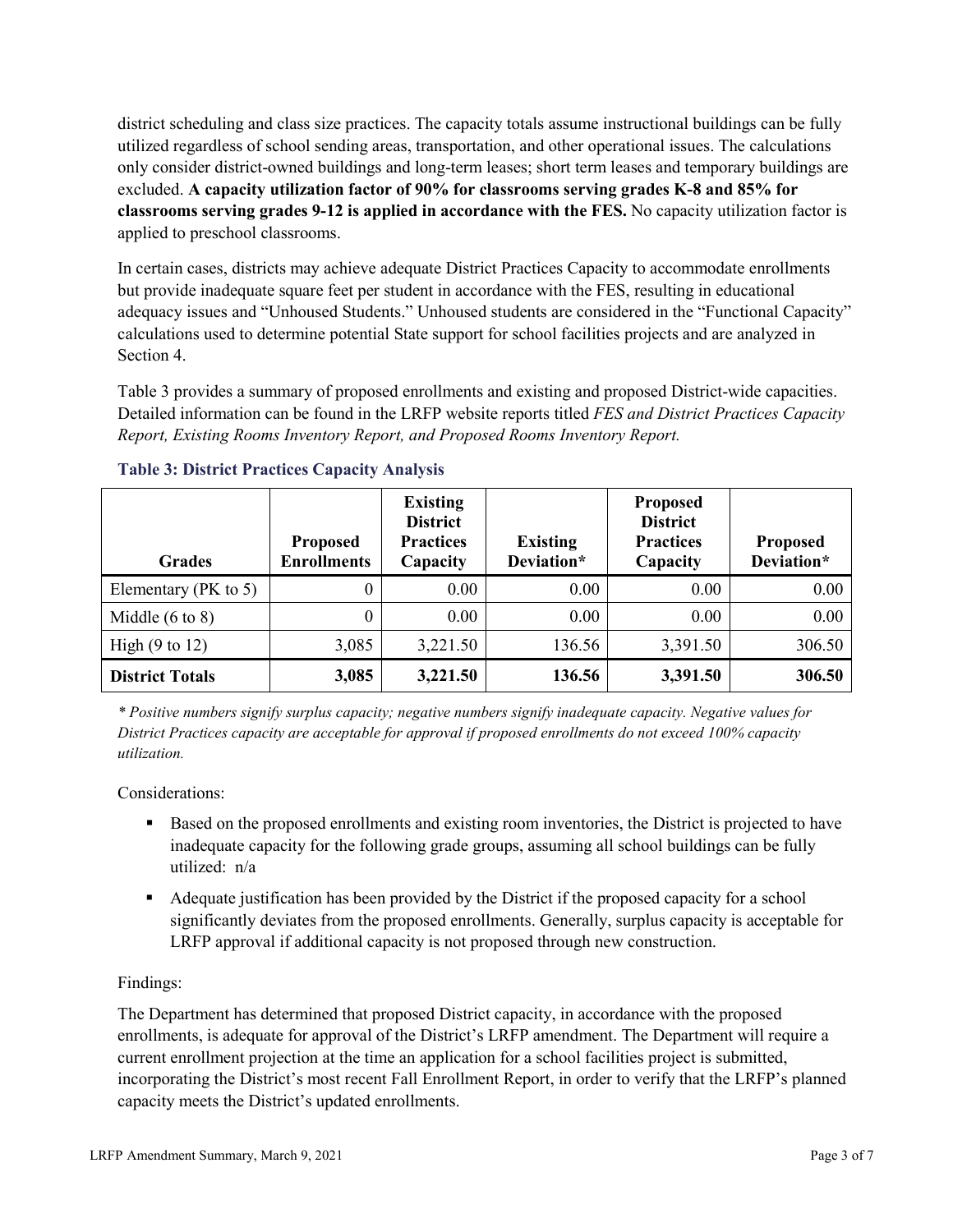## **4. New Construction Funding Eligibility**

*Functional Capacity* was calculated and compared to the proposed enrollments to provide a **preliminary estimate** of Unhoused Students and new construction funding eligibility. **A final determination will be made at the time of project application approval.**

*Functional Capacity* is the adjusted gross square footage of a school building *(total gross square feet minus excluded space)* divided by the minimum area allowance per full-time equivalent student for the grade level contained therein. *Unhoused Students* is the number of students projected to be enrolled in the District that exceeds the Functional Capacity of the District's schools pursuant to N.J.A.C. 6A:26-2.2(c). *Excluded Square Feet* includes (1) square footage exceeding the FES for any pre-kindergarten, kindergarten, general education, or self-contained special education classroom; (2) grossing factor square footage *(corridors, stairs, mechanical rooms, etc.)* that exceeds the FES allowance, and (3) square feet proposed to be demolished or discontinued from use. Excluded square feet may be revised during the review process for individual school facilities projects.

Table 4 provides a preliminary assessment of the Functional Capacity, Unhoused Students, and Estimated Maximum Approved Area for Unhoused Students for each FES grade group. The calculations exclude temporary facilities and short-term leased buildings. School buildings proposed for whole or partial demolition or reassignment to a non-school use are excluded from the calculations pending project application review. If a building is proposed to be reassigned to a different school, the square footage is applied to the proposed grades after reassignment. Buildings that are not assigned to a school are excluded from the calculations. In addition, only preschool students eligible for state funding (former ECPA students) are included. Detailed information concerning the calculations can be found in the *Functional Capacity and Unhoused Students Report* and the *Excluded Square Footage Report.*

| Category                                     | PK/K to 5 | 6 to 8   | 9 to 12  | <b>Total</b> |
|----------------------------------------------|-----------|----------|----------|--------------|
| Eligible PK /K-12 Proposed Enrollments       | $\theta$  | 0        | 3085     |              |
| FES Area Allowance (SF/student)              | 125.00    | 134.00   | 151.00   |              |
| <b>Prior to Completion of Proposed Work:</b> |           |          |          |              |
| <b>Existing Gross Square Feet</b>            | $\theta$  | $\theta$ | 676,812  | 676,812      |
| <b>Adjusted Gross Square Feet</b>            | $\theta$  | $\theta$ | 636,208  | 636,208      |
| <b>Adjusted Functional Capacity</b>          | 0.00      | 0.00     | 4,213.30 |              |
| <b>Unhoused Students</b>                     | 0.00      | 0.00     | 0.00     |              |
| Est. Max. Area for Unhoused Students         | 0.00      | 0.00     | 0.00     |              |
| <b>After Completion of Proposed Work:</b>    |           |          |          |              |
| Gross Square Feet                            | $\theta$  | $\theta$ | 691,812  | 691,812      |
| New Gross Square Feet                        | $\theta$  | $\theta$ | 15,000   | 15,000       |
| <b>Adjusted Gross Square Feet</b>            | $\Omega$  | $\Omega$ | 651,208  | 651208       |
| <b>Functional Capacity</b>                   | 0.00      | 0.00     | 4,312.63 |              |
| <b>Unhoused Students after Construction</b>  | 0.00      | 0.00     | 0.00     |              |
| Est. Max. Area Remaining                     | 0.00      | 0.00     | 0.00     |              |

## **Table 4: Estimated Maximum Approved Area for Unhoused Students**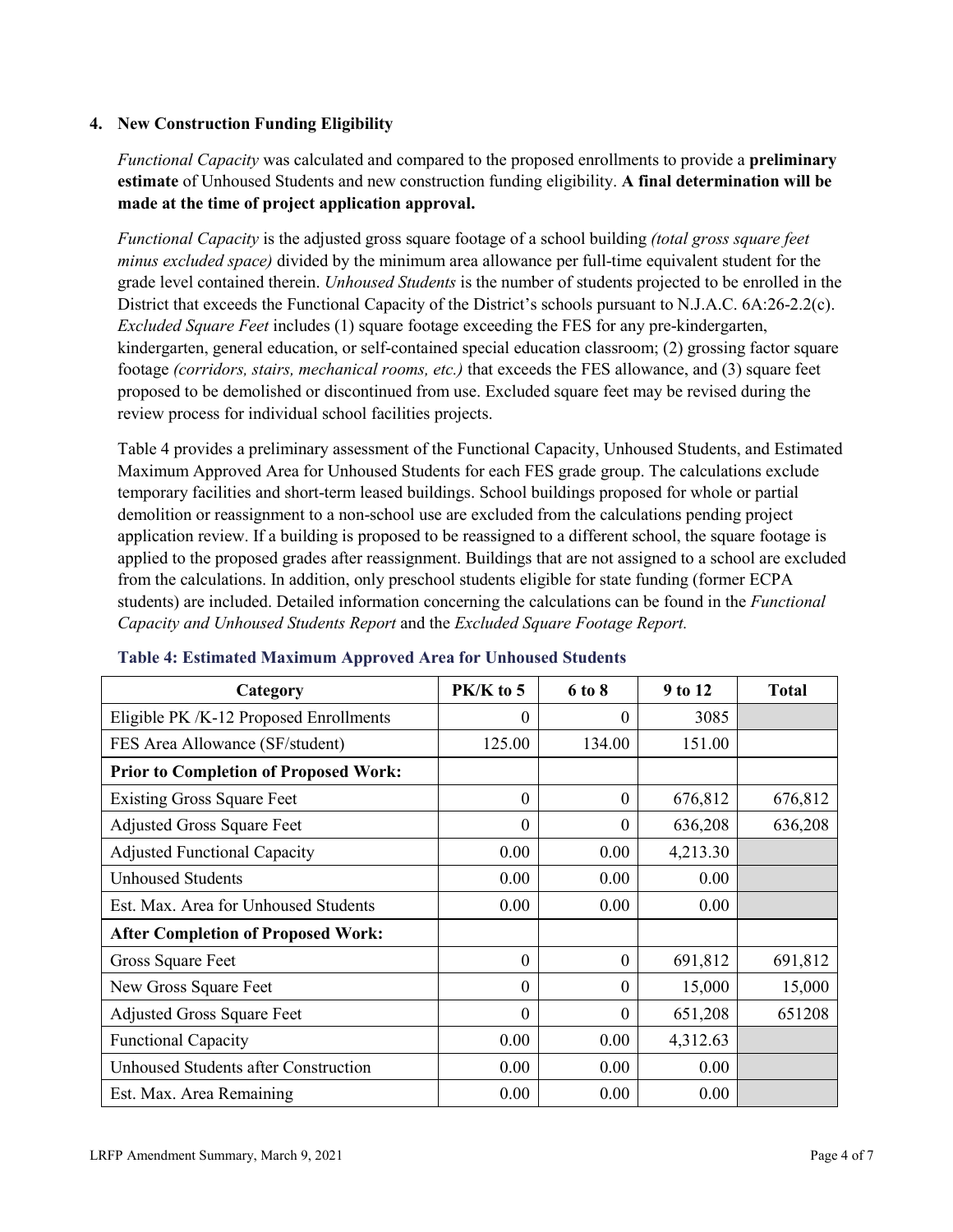Facilities used for non-instructional or non-educational purposes are ineligible for State support under the Act. However, projects for such facilities shall be reviewed by the Department to determine whether they are consistent with the District's LRFP and whether the facility, if it is to house students (full or part time) conforms to educational adequacy requirements. These projects shall conform to all applicable statutes and regulations.

Estimated costs represented in the LRFP by the District are for capital planning purposes only. The estimates are not intended to represent preliminary eligible costs or final eligible costs of approved school facilities projects.

Considerations:

- The District does not have approved projects pending completion, as noted in Section 1, that impact the Functional Capacity calculations.
- **The Functional Capacity calculations** *exclude* square feet proposed for demolition or discontinuation for the following FES grade groups and school buildings pending a feasibility study and project review: n/a.
- Based on the preliminary assessment, the District has Unhoused Students prior to the completion of proposed work for the following FES grade groups: n/a.
- New construction is proposed for the following FES grade groups: 9-12.
- Proposed new construction exceeds the estimated maximum area allowance for Unhoused Students prior to the completion of the proposed work for the following grade groups: 9-12.
- The District, based on the preliminary LRFP assessment, will not have Unhoused Students after completion of the proposed LRFP work. If the District is projected to have Unhoused Students, adequate justification has been provided to confirm educational adequacy in accordance with Section 6 of this determination.

## Findings:

Functional Capacity and Unhoused Students calculated in the LRFP are preliminary estimates. Preliminary Eligible Costs (PEC) and Final Eligible Costs (FEC) will be included in the review process for specific school facilities projects. A feasibility study undertaken by the District is required if building demolition or replacement is proposed per N.J.A.C. 6A:26-2.3(b)(10).

# **5. Proposed Work**

The District assessed program space, capacity, and physical plant deficiencies to determine corrective actions. Capital maintenance, or *"system actions,"* address physical plant deficiencies due to operational, building code, and /or life cycle issues. Inventory changes, or *"inventory actions,*" add, alter, or eliminate sites, site amenities, buildings, and/or rooms.

The Act (N.J.S.A. 18A:7G-7b) provides that all school facilities shall be deemed suitable for rehabilitation unless a pre-construction evaluation undertaken by the District demonstrates to the satisfaction of the Commissioner that the structure might pose a risk to the safety of the occupants even after rehabilitation or that rehabilitation is not cost-effective. Pursuant to N.J.A.C. 6A:26-2.3(b)(10), the Commissioner may identify school facilities for which new construction is proposed in lieu of rehabilitation for which it appears from the information presented that new construction is justified, provided, however, that for such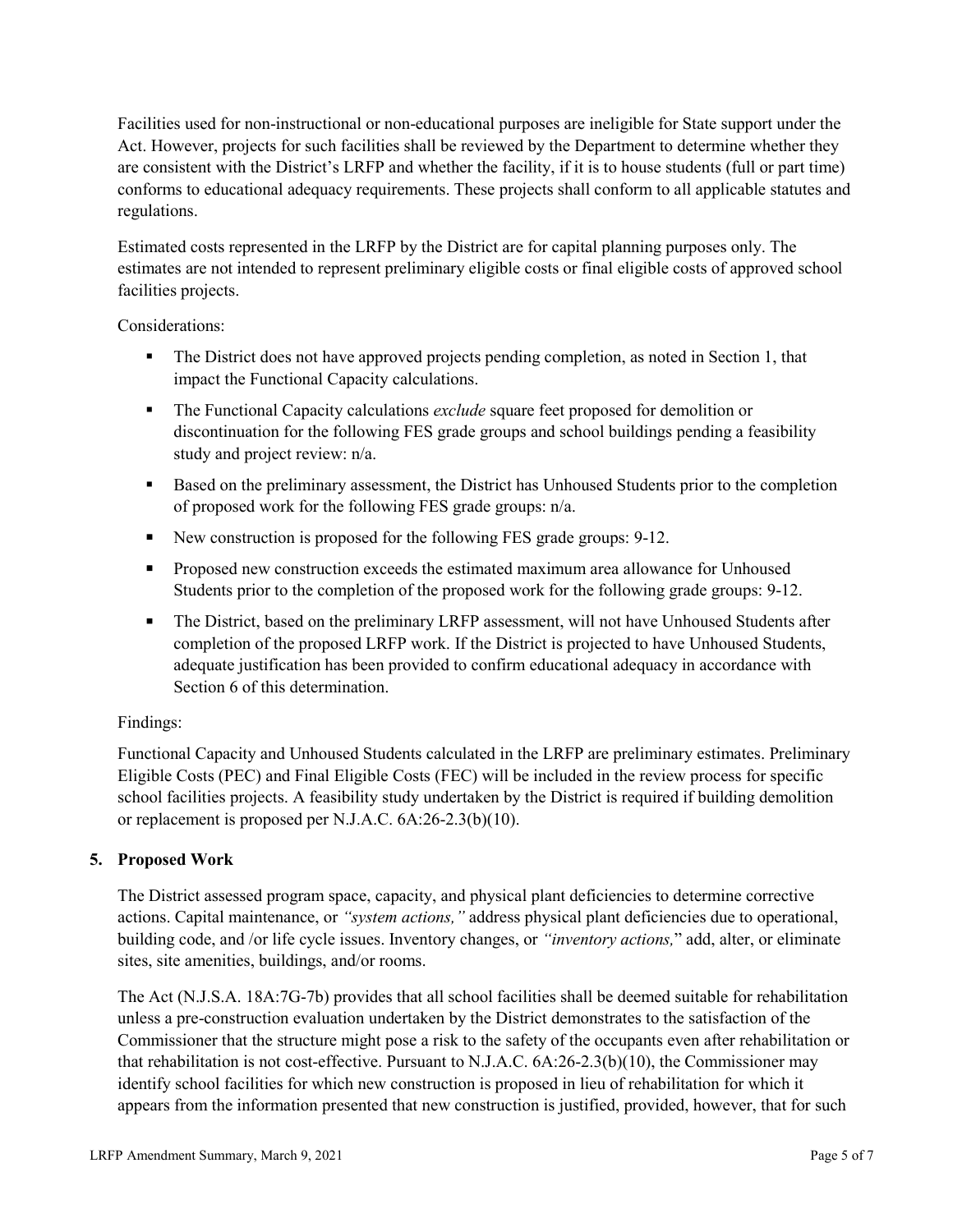school facilities so identified, the District must submit a feasibility study as part of the application for the specific school facilities project. The cost of each proposed building replacement is compared to the cost of additions or rehabilitation required to eliminate health and safety deficiencies and to achieve the District's programmatic model.

Table 5 lists the scope of work proposed for each school based on the building(s) serving their student population. Proposed inventory changes are described in the LRFP website reports titled *"School Asset Inventory Report and "Proposed Room Inventory Report."* Information concerning proposed systems work, or capital maintenance can be found in the "LRFP Systems Action Summary Report."

With the completion of the proposed work, the following schools are proposed to be eliminated: n/a; the following schools are proposed to be added: n/a.

| <b>Proposed Scope of Work</b>                                                                  | <b>Applicable Schools</b>                                                     |
|------------------------------------------------------------------------------------------------|-------------------------------------------------------------------------------|
| <b>Renovation only</b> (no new construction)                                                   |                                                                               |
| System actions only (no inventory actions)                                                     | Highlands Regional High School (020) and<br>Triton Regional High School (050) |
| Existing inventory actions only (no systems actions)                                           | n/a                                                                           |
| Systems and inventory changes                                                                  | n/a                                                                           |
| <b>New construction</b>                                                                        |                                                                               |
| Building addition only (no systems actions)                                                    | n/a                                                                           |
| Renovation and building addition (system, existing<br>inventory, and new construction actions) | Timber Creek Regional High School (030)                                       |
| New building on existing site                                                                  | n/a                                                                           |
| New building on new or expanded site                                                           | n/a                                                                           |
| Site and building disposal (in addition to above scopes)                                       |                                                                               |
| Partial building demolition                                                                    | n/a                                                                           |
| Whole building demolition                                                                      | n/a                                                                           |
| Site and building disposal or discontinuation of use                                           | n/a                                                                           |

#### **Table 5: School Building Scope of Work**

Findings:

The Department has determined that the proposed work is adequate for approval of the District's LRFP amendment. However, Department approval of proposed work in the LRFP does not imply the District may proceed with a school facilities project. The District must submit individual project applications with cost estimates for Department project approval. Both school facilities project approval and other capital project review require consistency with the District's approved LRFP.

#### **6. Proposed Room Inventories and the Facilities Efficiency Standards**

The District's proposed school buildings were evaluated to assess general educational adequacy in terms of compliance with the FES area allowance pursuant to N.J.A.C. 6A:26-2.2 and 2.3.